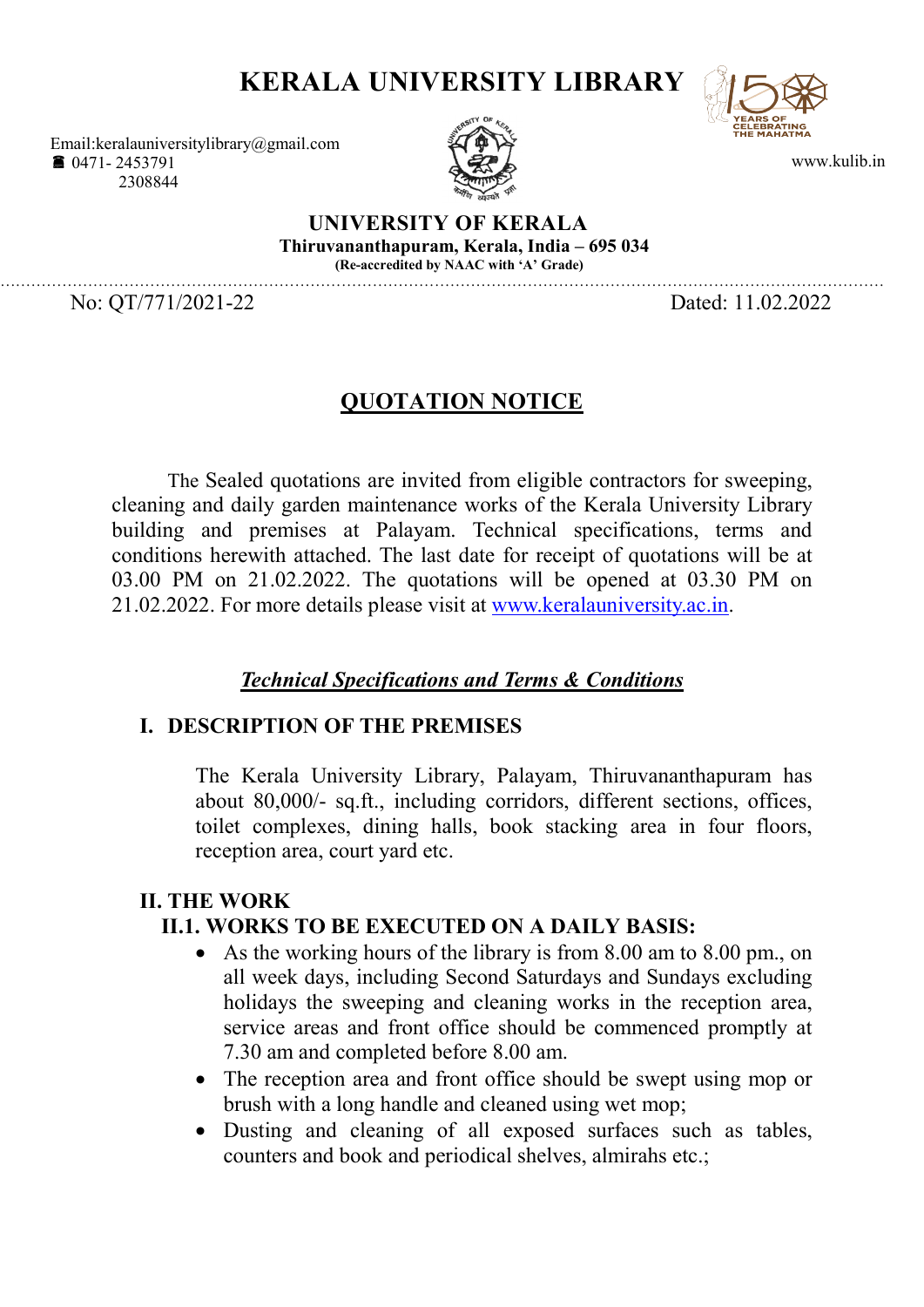- Sweeping, Cleaning and disinfecting toilets, urinals, wash basins, mirrors, toilet flushes and other sanitary installations, in morning and afternoon;
- Emptying waste baskets and removal of waste:
- Cleaning of dining halls;
- Sweeping and cleaning of library portico, approach road, vehicle sheds and surroundings;

#### II.2. WORKS TO BE EXECUTED ONCE IN A WEEK BASIS:

- Dusting and cleaning of lights, light shades, fans etc;
- Cleaning and removal of spider web from ceiling and wall;
- Cleaning of panel and glass in the aluminum fabricated cabinets;
- Dusting and cleaning of technical appliances (computers, telephones, printers, photocopiers etc);
- Dusting of all doors and windows, window frames and cleaning the glasses.

### II.3 WORKS TO BE EXECUTED ON MONTHLY BASIS:

- The library stacking area, corridors, offices, different section etc should washed using good quality floor cleaner;
- Cleaning of curtains and vertical blinds with appropriate products.

## II.4 WORKS TO BE EXECUTED ON URGENT SITUATIONS

 Other urgent cleaning works that may arise in connection with public functions, visit of dignitaries etc., should be attended. This includes disposal of waste materials also.

## II.5 TERMS AND CONDITIONS FOR GARDNENING

 Watering of plants daily, Manuring periodically, weeding Lawn, Planting of new plants, Re-planting, Pottery re-loading, cleaning and arrangements of plant pots. This shall be done daily irrespective of holidays.

## III. GENERAL TERMS & CONDITION

- The workers employed by the contractor shall be paid wages not less than the wages prescribed under the Minimum Wages Act.
- The workers of the contractor shall be covered under ESI, EPF and a copy of ESI and EPF deduction certificate shall be enclosed along with the monthly bills submitted by the contractor.
- The contractor shall arrange suitable cleaning materials and equipment's in his/her responsibility. The materials used must be standard and approved by authorities;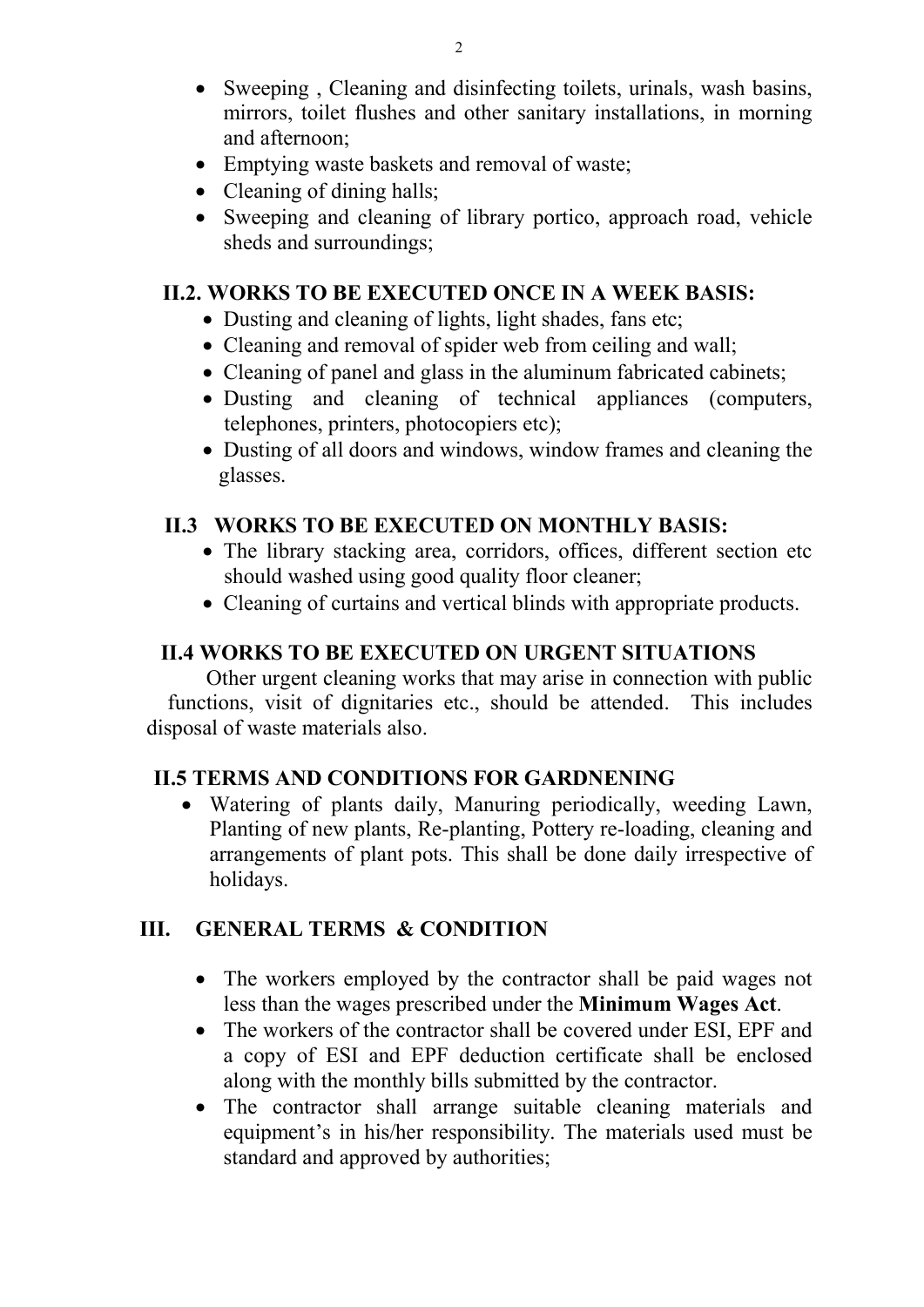- The Workers employed shall be provided with Uniform, Cap, Gloves, Mask etc. by the Contractor;
- Compulsory Service of Ten (10) workers including one Supervisor and 2 male workers (7 female workers) is to be provided from 07.30 A.M to 01.00 P.M on all working days of the Library. Even though the service of 3 workers is to be made available up to 6 P.M., since the library is working up to 8 P.M. Their attendance should be marked and presented daily for verification.
- The entrance and exit of the cleaning staff in the library will be supervised by a designated officer in the Library. The contractor should submit the details of his/her workers and it should be updated as and when workers are changed. Signed and sealed photo identity cards should be issued with each worker;
- The Library premises and garden should be maintained everyday even if it is holidays.
- The contractor will be responsible to compensate for the loss or theft of any materials of Library or negligence of duty of the workers engaged by the contractor. The workers will never be treated as employees of the University and they will not have any claim in the University service.
- There shall not be worker –employer relations between the workers employed by the contractor and the University. The contractor shall be liable to deal and settle all kinds of problems of labour and the matter related with labour unions etc., including financial compensation, if any.
- The University will not be responsible for any accident, Injury or death of the deployed persons by the contractor. Any claim arising out of the discharge of the duties assigned to them shall be settled by the contractor only.
- The successful bidder shall sign an agreement between the University on a 200 Rupee non-judicial stamp paper (or at the rate in force), expenses for which have to be borne by the successful bidder.
- Payment shall be released on monthly basis on submission of a prereceipted bill in triplicate in the name of Registrar, University of Kerala, Thiruvananthapuram immediately after making payment to the deployed personnel but not later than  $10^{th}$  of every month along with the required documents.
- Payment will be released within 30 days, if all the documents submitted and service rendered are proper/satisfactory as per the contract.
- Payment will be made by cheque/electronic mode. In case of electronic mode, the successful bidder shall submit the bank